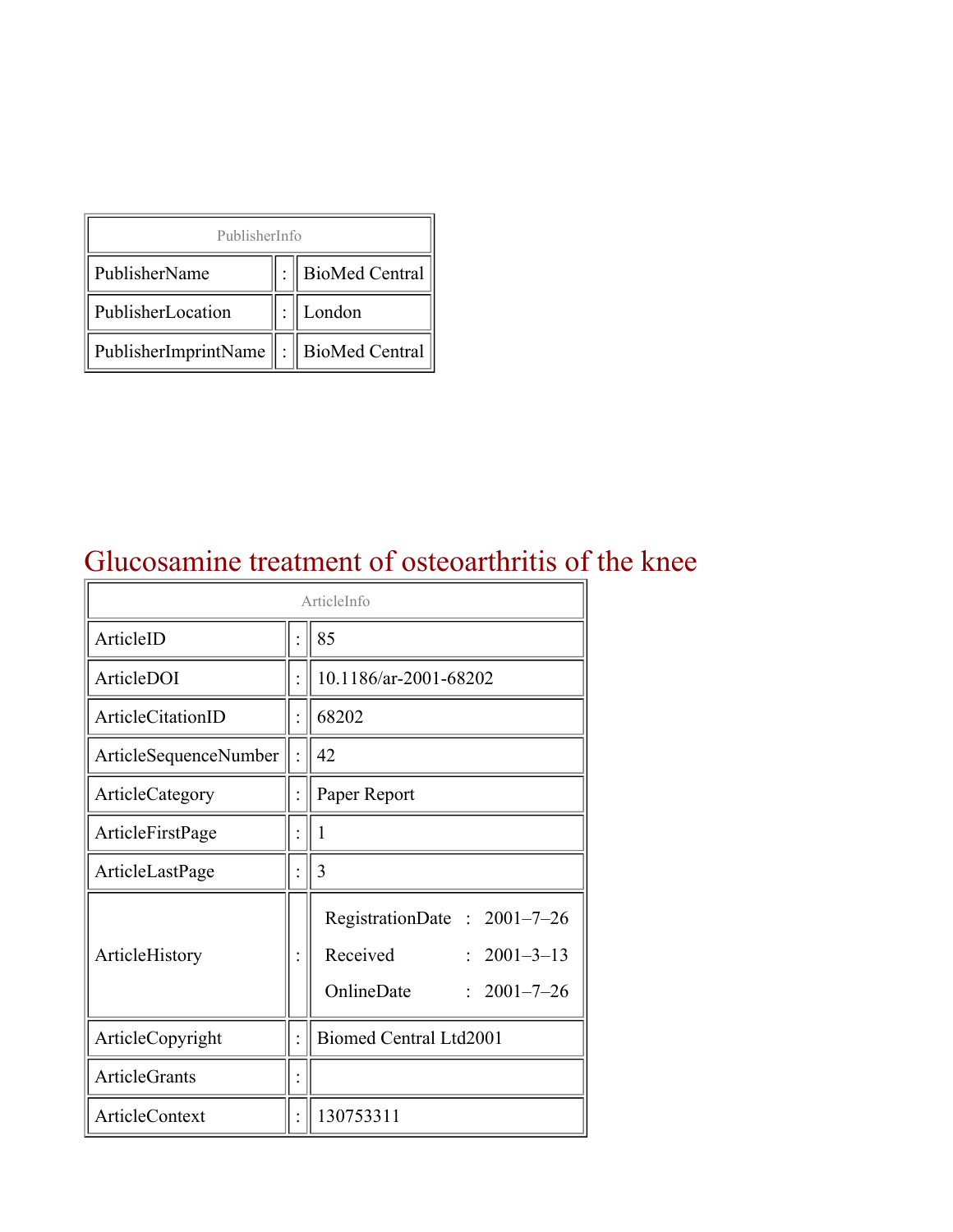Aff1 Washington University School of Medicine, St Louis, USA

#### Keywords

Glucosamine, glucosamine sulfate, osteoarthritis

### Context

The functions of articular cartilage are dependent upon aggrecan, the predominant proteoglycan, and hyaluronan, which is composed of repeating glycosaminoglycan units of *N*-acetylglucosamine and glucuronic acid. Both hyaluronan and aggrecan are degraded in osteoarthritic cartilage. Use of glucosamine as a treatment of osteoarthritis has become widespread, despite the lack of evidence supporting its efficacy. This study tests the hypothesis that oral administration of glucosamine sulfate relieves symptoms and delays radiographic progression of osteoarthritis of the knee.

# Significant findings

The group treated with glucosamine sulfate, 1500 mg/day, suffered less radiographic narrowing of the knee joint (0.06 mm versus 0.31 mm) than the placebo group. Furthermore, the glucosamine treated group experienced significant reduction of symptoms (WOMAC pain and function subscales). The authors conclude that glucosamine sulfate prevents the progression of osteoarthritis of the knee, in addition to relieving the symptoms.

#### Comments

The identification of a medication capable of retarding the progression of osteoarthritis would be a revolutionary development in rheumatic therapeutics. The major limitation of the design of this study is the use of standard weight-bearing views of the knee to measure joint space narrowing. Such views are not ideal for assessing the femoral-tibial joint space, and difficulty in reproducing the precise orientation of the joint space make serial comparisons problematic. This undermines the significance of the apparent differences between the two groups over time, especially in view of differences of tenths of millimeters. Superior positioning techniques, such as the semi-flexed view described by Buckland